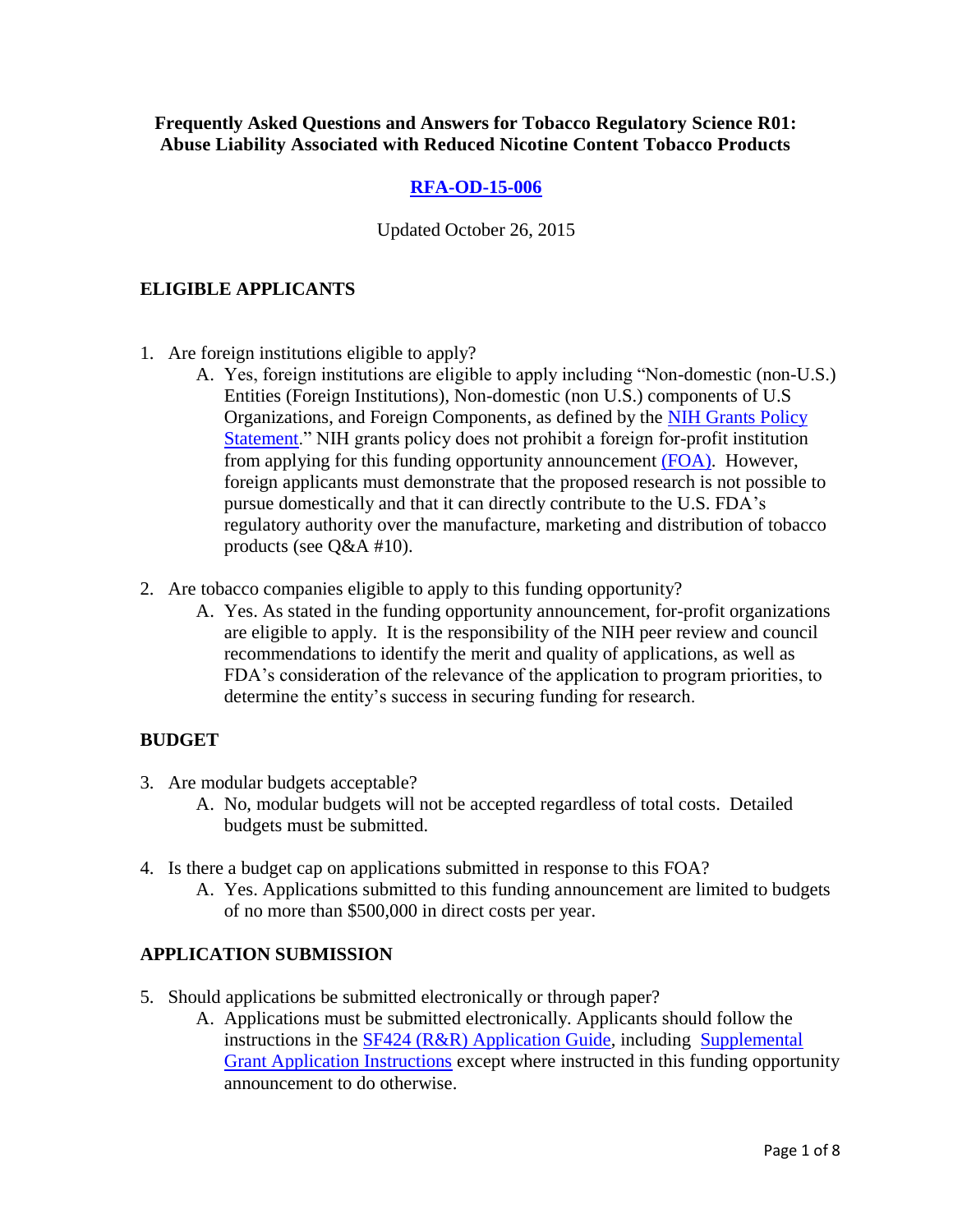- 6. Am I required to submit a letter of intent?
	- A. A letter of intent is not required, and it does not enter into the review process. However, it allows for NIH staff to estimate the potential review workload and plan the review. Investigators are encouraged to communicate with NIH scientific [contacts](http://grants.nih.gov/grants/guide/rfa-files/RFA-OD-15-006.html#_Section_VII._Agency) to discuss their research ideas and specific aims prior to submitting applications, as all proposed research-specific aims must be within the regulatory authority of the FDA CTP in order to be deemed responsive to this FOA. Applications that are nonresponsive will not be reviewed.

Suggested content of letter of intent:

- Descriptive title of proposed activity
- Name(s), address(es), and telephone number (s) of the  $PD(s)/PI(s)$
- Names of other key personnel
- Participating institution $(s)$
- Number and title of this funding opportunity
- Specific Aims
- 7. Where do I send the letter of intent?
	- A. The letter may be sent by email to: [TRSP@mail.nih.gov](mailto:TRSP@mail.nih.gov)

Or by regular mail to:

Tobacco Regulatory Science Program Office of Disease Prevention 6100 Executive Boulevard Room 3B01, MSC 7530 Bethesda, MD 20892-7530 (Use Rockville, MD 20852 for Express Mail) Tel: 301-451-7464 Fax: 301-480-2230

### **PAGE LIMITATIONS**

- 8. Does the application have a page limit?
	- A. Yes. All page limitations described in the SF424 Application Guide and the [Table](http://grants.nih.gov/grants/guide/url_redirect.htm?id=11133)  [of Page Limits](http://grants.nih.gov/grants/guide/url_redirect.htm?id=11133) must be followed.

### **RESEARCH OBJECTIVES, SCOPE AND RESPONSIVENESS**

- 9. How do I know if my application is responsive to this [funding opportunity announcement](http://grants.nih.gov/grants/guide/rfa-files/RFA-OD-15-006.html)  [\(FOA\)?](http://grants.nih.gov/grants/guide/rfa-files/RFA-OD-15-006.html)
	- A. This is a critical question, as *each of the specific aims* in the application must meet the following criteria to be considered responsive:
		- address one or more of the 3 interest areas listed in the [FOA.](http://grants.nih.gov/grants/guide/rfa-files/RFA-OD-15-006.html)
		- fall within scope of FDA CTP's regulatory authority.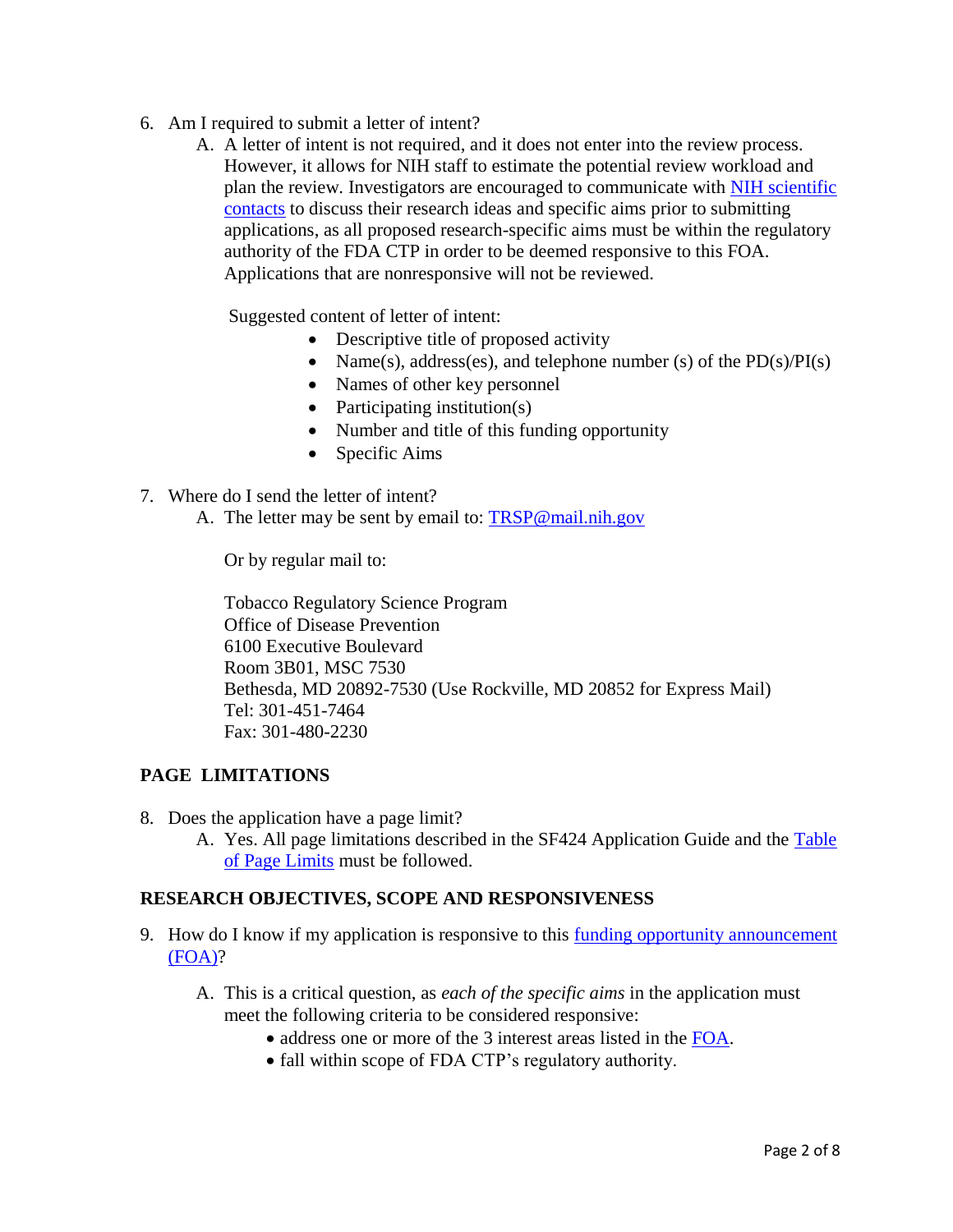As such, applicants are strongly encouraged to contact the [scientific research](http://grants.nih.gov/grants/guide/rfa-files/RFA-OD-15-006.html#_Section_VII._Agency)  [contacts](http://grants.nih.gov/grants/guide/rfa-files/RFA-OD-15-006.html#_Section_VII._Agency) listed in the [FOA](http://grants.nih.gov/grants/guide/rfa-files/RFA-OD-15-006.html) for feedback about responsiveness prior to submitting an application. Upon receipt, applications will be **evaluated for responsiveness** by the Food and Drug Administration (FDA) Center for Tobacco Products (CTP) and components of participating organizations, NIH. **Only applications that are within scope of the three areas listed in the [FOA](http://grants.nih.gov/grants/guide/rfa-files/RFA-OD-15-006.html) and FDA CTP's regulatory authority will be reviewed.** 

Your application abstract and specific aims are used to make this determination, so it is important that you are clear about your proposed scientific aims and how they may potentially inform CTP's regulatory authority. Staff reviewing your application will not try to infer how your research falls within CTP's regulatory authority beyond what is stated in the abstract and specific aims. If your application is deemed responsive, it will undergo scientific peer review by experts convened specifically for this FOA (by the NIH Center for Scientific Review). If your application is deemed nonresponsive, it will be withdrawn prior to evaluation of its scientific merit, i.e., peer review.

- 10. FDA/CTP has regulatory authority over the manufacture, marketing and distribution of tobacco products. What are some examples of these authorities?
	- A. The Family Smoking Prevention and Tobacco Control Act gave FDA responsibility for and authority to, among other things:
		- Restrict cigarettes and smokeless tobacco retail sales to youth.
		- Restrict the sale and distribution of tobacco products, including advertising and promotion, as appropriate to protect public health.
		- Review modified risk tobacco products, such as those marketed for use to reduce harm, prior to their introduction to the market.
		- Adjust warning labels for cigarettes and smokeless tobacco products in order to promote greater public understanding of the risks of tobacco use.
		- Establish standards for tobacco products (for example, setting limits on harmful and potentially harmful constituents and nicotine levels) as appropriate to protect the public health.
		- Review new tobacco products prior to their introduction to the market.

For more information, see "Overview of the Family Smoking Prevention and Tobacco Control Act" at:

[http://www.fda.gov/downloads/TobaccoProducts/GuidanceComplianceRegulatoryInfo](http://www.fda.gov/downloads/TobaccoProducts/GuidanceComplianceRegulatoryInformation/UCM246207.pdf) [rmation/UCM246207.pdf](http://www.fda.gov/downloads/TobaccoProducts/GuidanceComplianceRegulatoryInformation/UCM246207.pdf)

- 11. What are the research interest areas for this [funding opportunity announcement \(FOA\)?](http://grants.nih.gov/grants/guide/rfa-files/RFA-OD-15-006.html)
	- A. The purpose of this [FOA](http://grants.nih.gov/grants/guide/rfa-files/RFA-OD-15-006.html) is to generate data to inform the FDA on ways to reduce the addictiveness and resulting public health toll from tobacco product use in the United States. Research/findings should be applicable to the abuse liability of cigarettes and combusted tobacco products. *Only applications proposing research projects relevant to one or more of these areas will be considered for funding:*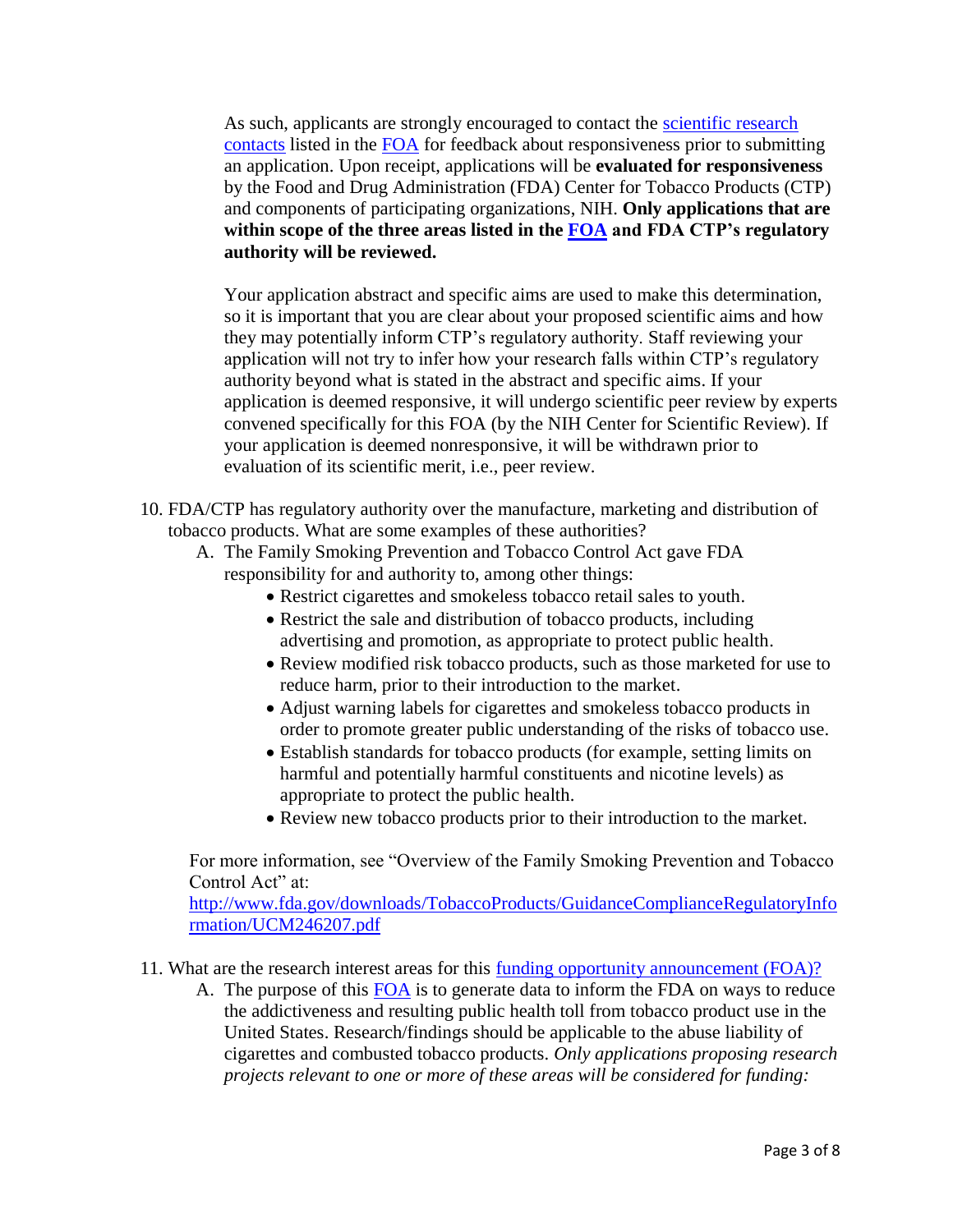1. Clinical abuse liability studies (e.g., behavioral economics, drug discrimination, self-administration, and dose-response studies) to evaluate the reinforcing and discriminative effects of varying, low doses of nicotine. Studies should include assessments of withdrawal, dependence, and initiation. Studies should be applicable to cigarettes and may include a variety of tobacco products (e.g., very low nicotine content cigarettes), other nicotine delivery methods, (e.g., IV nicotine administration), and diverse tobacco user populations (e.g., novice users, intermittent users, and established tobacco users).

2. Animal models of adolescent nicotine reinforcement (i.e., dose-response studies) and use behaviors, including animal models of initiation.

3. Studies examining the effects of reduced nicotine content tobacco products on dual/poly use and switching behaviors. Studies may address the appeal and potential for initiation with reduced nicotine content tobacco products in nontobacco users, particularly adolescents and young adults.

- 12. Are the three research questions in the RFA listed in order of priority to FDA, or are they of equal priority?
	- A. The research questions are not listed in priority order. They are of equal priority to FDA CTP.

#### 13. In general, what areas of research are **not within FDA CTP's regulatory authority**?

- A. The Family Smoking Prevention and Tobacco Control Act gives FDA the authority to regulate the manufacture, marketing, and distribution of tobacco products to protect public health and to reduce tobacco use by youth. In general, CTP's regulatory authorities do NOT extend to the following:
	- Setting tax rates for tobacco products.
	- Regulating therapeutic products, such as those marketed to treat tobacco dependence.
	- Setting clean indoor air polices.
	- Regulating tobacco growing.
- 14. Is a treatment intervention study designed to compare the effectiveness of various tobacco products on tobacco cessation considered responsive?
	- A. No. CTP's regulatory authority does not extend to regulating therapeutic uses of tobacco products as this authority rests with other Centers within FDA. Examples of research projects that would be considered responsive include an observational study to examine the natural history of whether participants quit smoking cigarettes while using a different tobacco product, and assessing if communications regarding the health consequences of using tobacco products have an impact on usage rates.**\*** In many of its key regulatory areas, CTP is charged with assessing the impact of tobacco products on the health of the population as a whole, taking into account both users of tobacco products and persons who do not currently use tobacco products as well as the increased or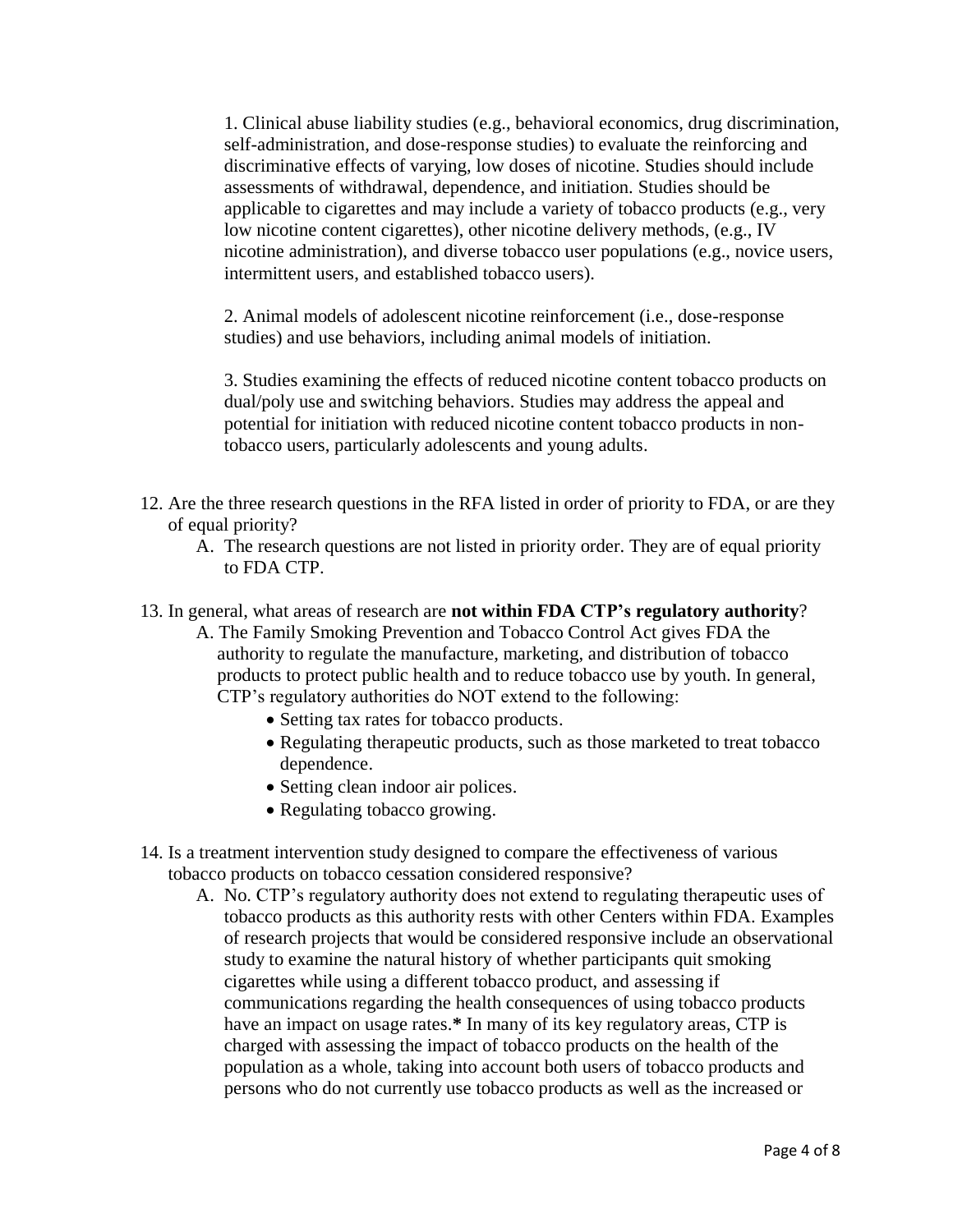decreased likelihood that existing users of tobacco products will stop using such products; and the increased or decreased likelihood that those who do not use tobacco products will start using such products.

# *\* The examples provided are illustrative and should not be viewed as definitive or comprehensive.*

- 15. Is a treatment intervention study designed to evaluate the effectiveness of a treatment for tobacco dependence (medications and/or behavioral counseling) on tobacco cessation considered responsive?
	- A. No. CTP's regulatory authority does not extend to evaluation of interventions designed to promote cessation. Although a section of the Tobacco Control Act addresses medications to treat tobacco dependence (Sec. 918), this section of the Tobacco Control Act is under the authority of FDA's Center for Drug Evaluation and Research.

# *\* The examples provided are illustrative and should not be viewed as definitive or comprehensive.*

- 16. Is a research proposal in which the primary outcome informs treatment of disease considered responsive?
	- A. No. CTP does not regulate products intended for the treatment of disease, for example, pharmacotherapy for treatment of cancer or emphysema or screening, physical activity or dietary interventions for heart disease. \*

# *\* The examples provided are illustrative and should not be viewed as definitive or comprehensive.*

- 17. Is a research proposal in which the primary outcome identifies differential effects of various tobacco products on disease risk, incidence, or progression of disease considered responsive?**\***
	- A. Yes. This proposal identifying differential effects of various tobacco products on disease would be responsive. Examples\* might include:
		- pulmonary function testing outcomes following use of various combustible tobacco products
		- oral manifestations following use of various tobacco products, especially new and emerging tobacco products.

# *\* The examples provided are illustrative and should not be viewed as definitive or comprehensive.*

18. What types of biomarker research may be appropriate for FDA CTP funding?

- A. Proposals identifying biomarkers of specific tobacco product exposure and/or disease, and those with the potential to differentiate exposure of differing tobacco products could be considered responsive. Examples**\*** include:
	- Biomarkers to measure exposure to new and emerging tobacco products
	- Biomarkers of disease (e.g., cancer, cardiovascular disease, pulmonary disease, reproductive and developmental effects) that can be associated with specific measures of tobacco exposure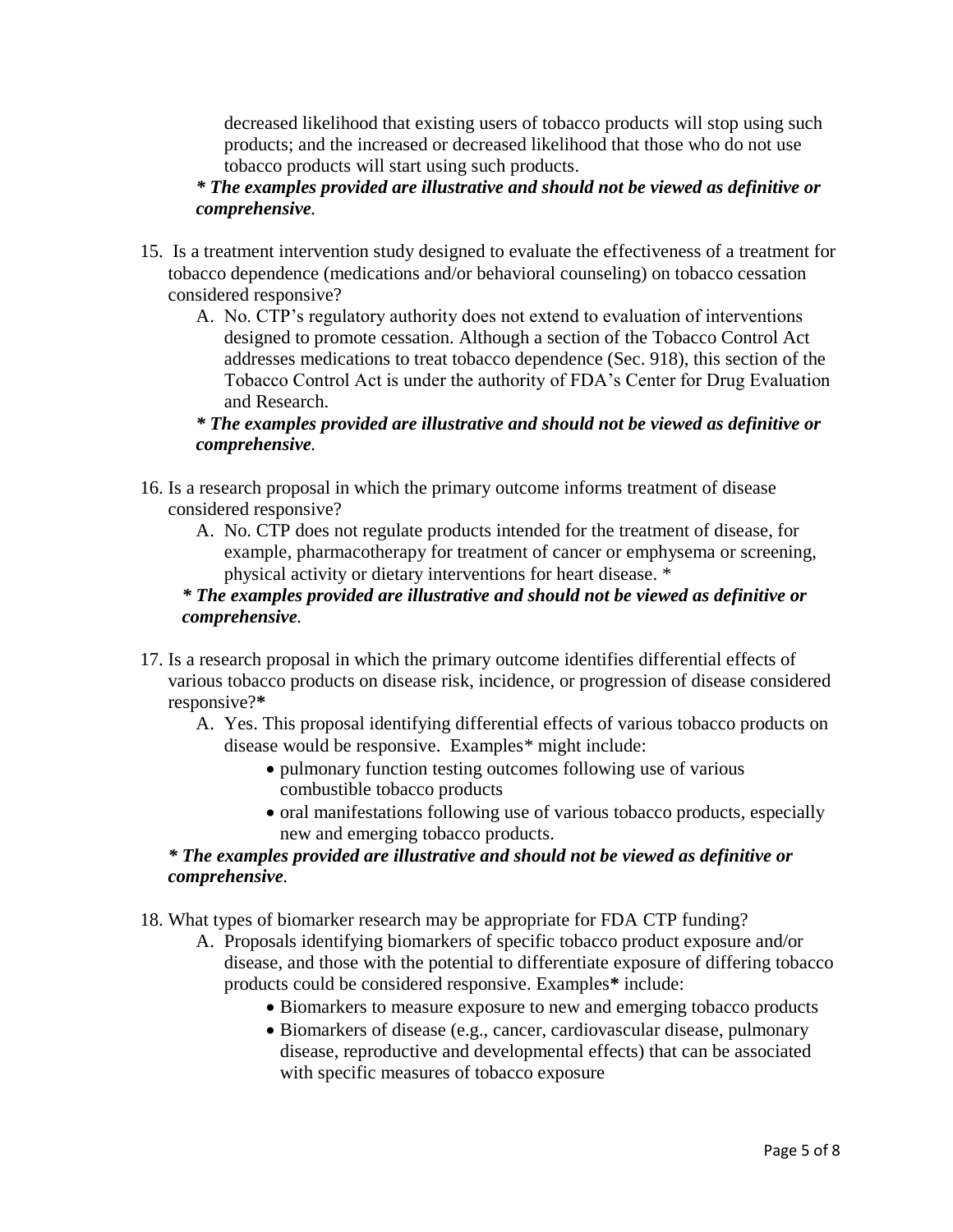- Development of a nonclinical biomarker of disease coupled to traditional toxicology and/or pharmacology studies to provide a relevant framework for the regulatory application
- Studies linking biomarkers of disease in nonclinical models that translate to biomarkers that are measurable in the clinical setting
- Magnitude of changes in biomarkers of disease that translates into clinically meaningful impacts on human health outcomes
- Novel biological and physiological markers (including genetic and epigenetic markers) that are predictive of smoking-related and smokeless tobacco-related adverse health outcomes.

Biomarker proposals in which the primary focus is to inform treatment would not be responsive.

## *\* The examples provided are illustrative and should not be viewed as definitive or comprehensive.*

- 19. What types of research on nicotine and/or nicotinic receptors are appropriate for consideration of funding by CTP?
	- A. If the research provides information on outcomes such as motor activity, memory, or neuronal responses to particular ligands, the research is likely not appropriate. Research to rapidly screen tobacco constituents for activity at the nicotinic receptor to determine their dependence potential would be considered responsive.**\***

# *\* The examples provided are illustrative and should not be viewed as definitive or comprehensive.*

- 20. Are studies on the impact of state and local tobacco control policies responsive?
	- A. It depends upon the specific policies being examined, and whether they fall under the purview of the FDA CTP. Studies evaluating the impact of a tobacco tax increase are not responsive, as CTP does not have regulatory authority regarding tax rates on tobacco products. Similarly, CTP does not have authority over the sale of tobacco cessation medications, so, for example, a study evaluating the effectiveness for tobacco cessation of providing free nicotine replacement therapy would not be considered responsive. Studies evaluating the impact of a tobacco advertising restriction, a ban on the sale of flavored tobacco products, or restrictions on the sale of single-serving products, however, may be considered responsive.**\***

*\* The examples provided above are illustrative and should not be viewed as definitive or comprehensive.*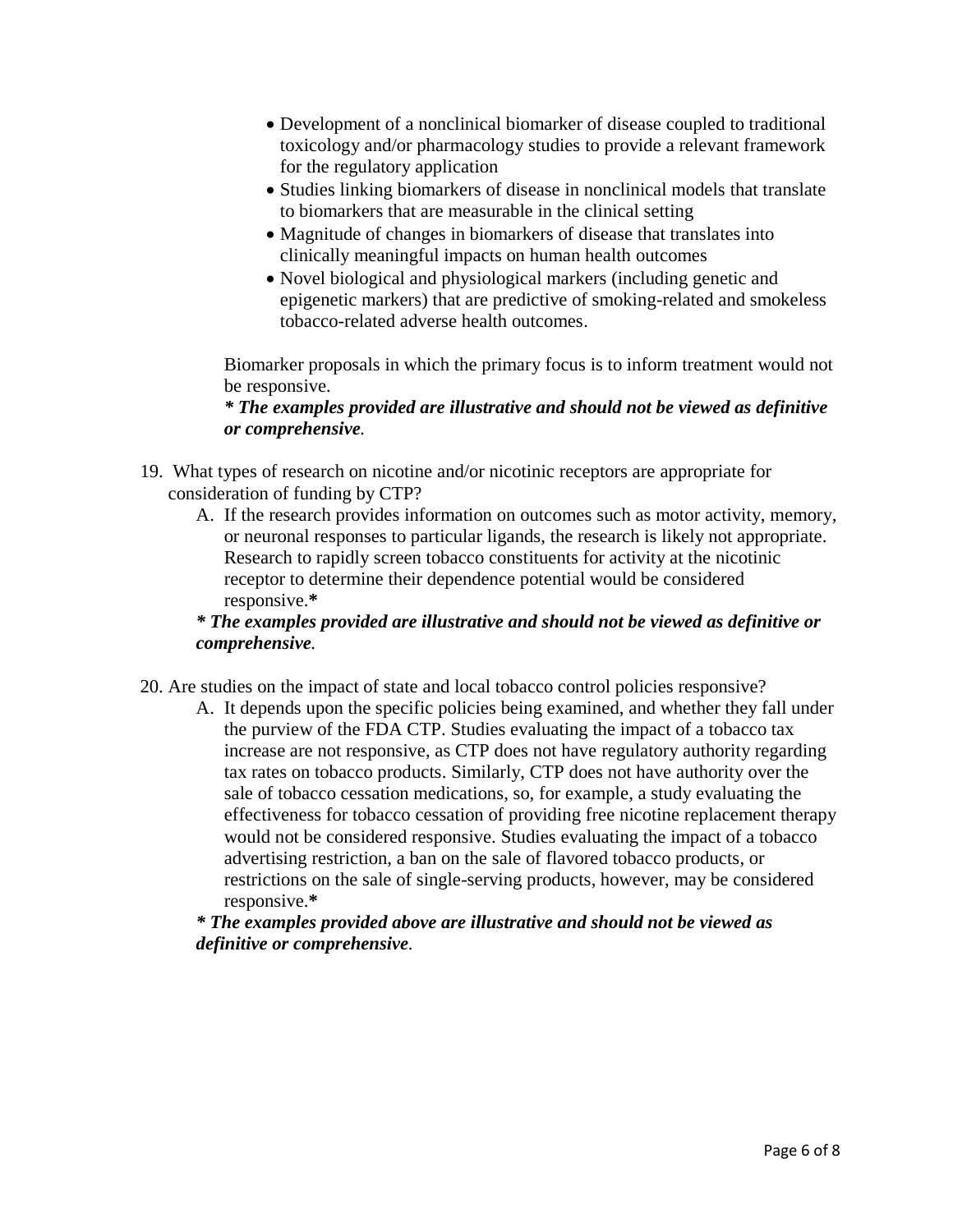# **AWARD SELECTION**

- 21. Will more weight be assigned in the review for applications that address more than 1 of the 3 priority areas?
	- A. No. Reviewers will be looking to see if the research question is addressed adequately and appropriately. When approaching which research questions to answer, it is recommended that investigators think about what scientific evidence FDA would need to support a product review process or regulatory decision.
- 22. On what basis are applications selected for funding?
	- A. Applications will be selected for funding based on scientific merit, current research priorities, availability of funds, and FDA CTP current research priorities.

# **POST-AWARD MANAGEMENT AND REPORTING**

- 23. Which NIH Institute/Center (IC) will manage my award?
	- A. It depends on the nature and scope of the research projects proposed. Applicants may request assignment to a particular Institute in their cover letter, but the NIH will make the final determination regarding Institute assignment.
- 24. Are the reporting requirements for these awards the same as other NIH grants?
	- A. No. An Interim Report will be due every six (6) months following the project start date, as well as the annual progress report and all reports at the time of grant closeout. It is critical that CTP funds be used only to support research that is responsive to FDA's authority to regulate the manufacture, marketing, and distribution of tobacco products. Any proposed change in scope or specific aims requires pre-approval.
- 25. Are policies and procedures different for these awards?
	- A. Yes. This includes exclusion from Streamlined Noncompeting Award Procedures (SNAP) and all carryover requests requiring prior approval.
- 26. Some researchers are under limitations with respect to accepting funds from the tobacco industry. How will these FDA research awards be funded?
	- A. As mandated in the Tobacco Control Act, FDA is authorized to collect fees from tobacco product manufacturers and importers for its activities related to the regulation of the manufacture, distribution, and marketing of tobacco products. Although the tobacco user fees are specified in statute, Congress must actually appropriate the funds before FDA can obligate them. The tobacco industry has no control over CTP funding decisions. FDA uses some of these funds to award research grants.
- 27. What will be the availability of confidential information obtained by the FDA, for example, product and constituent reporting?
	- A. Several laws govern the confidentiality of tobacco product information submitted to FDA, including sections 301(j) and 906(c) of the Federal Food, Drug, and Cosmetic Act (FD&C Act), the Trade Secrets Act, and the Freedom of